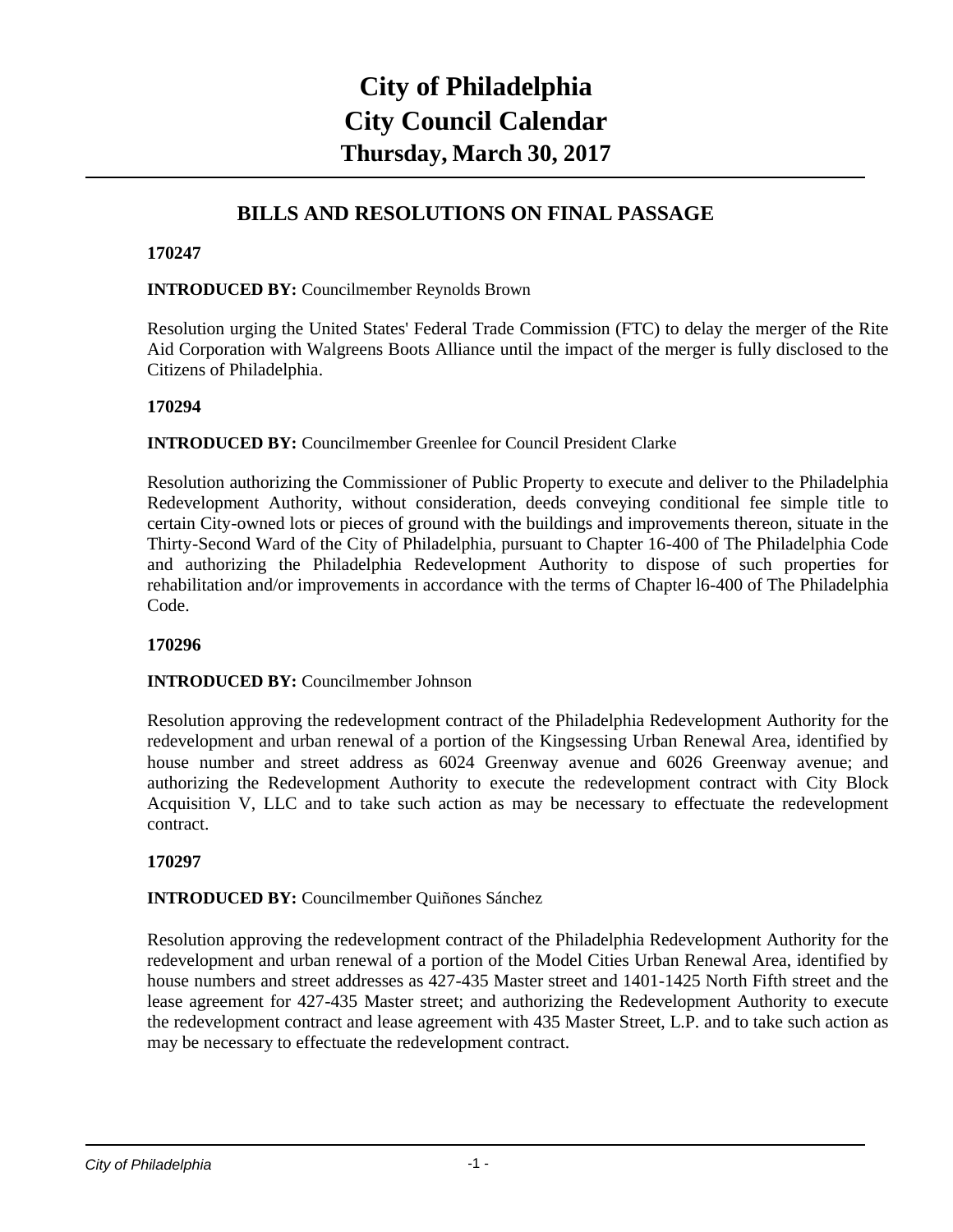# **BILLS AND RESOLUTIONS ON SECOND READING AND FINAL PASSAGE**

## **160007**

## **INTRODUCED BY:** Councilmember Greenlee for Council President Clarke

An Ordinance repealing an Ordinance (Bill No. 150894) entitled "An Ordinance authorizing the striking from City Plan No. 119 and abandoning of a certain pedestrian walkway reserved within the bed of former Thompson Street, from Watts Street to Thirteenth Street, and the modifying of a certain right-of-way for drainage purposes, water main purposes, gas main purposes, and public utility purposes, also reserved within the bed of said former Thompson Street, by abandoning the right-of-way as to water main purposes, gas main purposes, and public utility purposes, but retaining the said rightof-way on the City Plan as a right-of-way for drainage purposes only, under certain terms and conditions.

## **160248**

## **INTRODUCED BY:** Councilmembers Henon and O'Neill

An Ordinance amending Section 19-1806 of The Philadelphia Code, entitled "Authorization of Realty Use and Occupancy Tax," by adding an exclusion from the tax for certain new businesses, all under certain terms and conditions.

#### **160808**

## **INTRODUCED BY:** Councilmember Blackwell

An Ordinance amending the Institutional Development District Master Plan of the University of Pennsylvania, by allowing for the construction of the New Patient Pavilion located at 1 Convention Avenue, and making other minor adjustments to the Master Plan.

## **160999**

## **INTRODUCED BY:** Councilmember Blackwell

An Ordinance authorizing the Trustees of the University of Pennsylvania to construct, own and maintain a building encroachment at 1 Convention Avenue, Philadelphia, PA, 19104 under certain terms and conditions.

## **160720**

## **INTRODUCED BY: Councilmember Bass**

An Ordinance amending Title 9 of The Philadelphia Code, entitled "Regulation of Businesses, Trades and Professions," to add a new chapter limiting the use of a restrictive covenant or usage restriction that prohibits a purchaser of property from using the property as a grocery store, all under certain terms and conditions.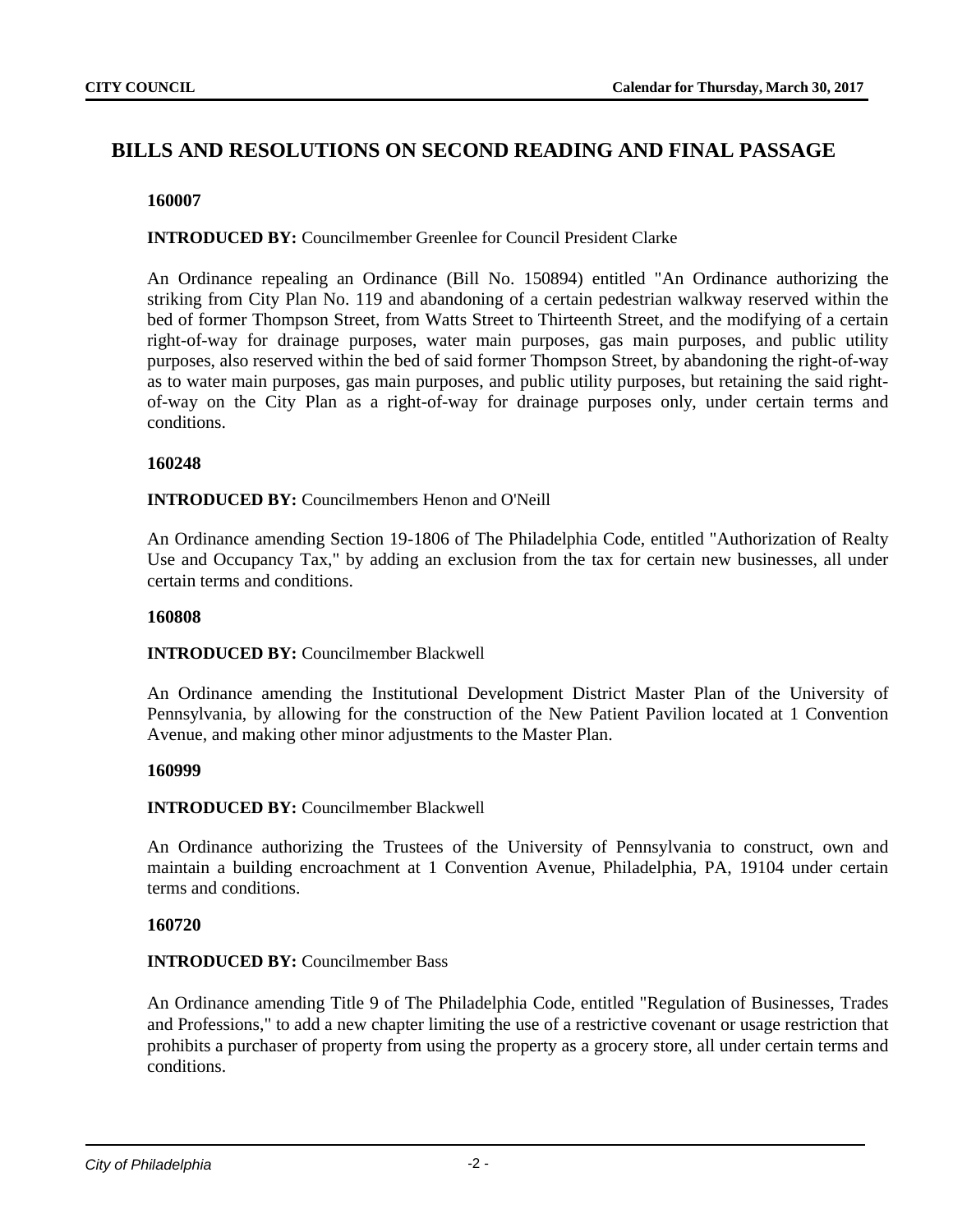**INTRODUCED BY:** Councilmember Greenlee for Council President Clarke

An Ordinance authorizing EB Realty Management to construct, own and maintain a building encroachment at 699 North Broad Street, Philadelphia, PA, 19123 under certain terms and conditions.

## **170001**

**INTRODUCED BY:** Councilmember Blackwell

An Ordinance establishing parking regulations in the vicinity of: Farragut street and Locust street; Mt. Vernon street and 32nd street; Chancellor street and 51st street; 51st street and Hazel avenue; 36th street and Haverford avenue; Wyalusing avenue and 38th street; Sansom street and 42nd street.

## **170003**

**INTRODUCED BY: Councilmember Blackwell** 

An Ordinance establishing parking regulations in the vicinity of: Baltimore avenue and 42nd street; Trinity street and 48th street; 46th street and Chester avenue; Powelton avenue and 41st street.

## **170004**

**INTRODUCED BY:** Councilmember Greenlee for Council President Clarke

An Ordinance authorizing the revision of lines and grades on a portion of City Plan No. 123 by striking from the City Plan Euclid Avenue from Fifteenth Street to Sixteenth Street, under certain terms and conditions.

## **170010**

**INTRODUCED BY:** Councilmember Jones

An Ordinance establishing parking regulations in the vicinity of: Henry avenue to Ainslie street; 52nd street to Woodbine avenue; Midvale avenue to East Falls station; Midvale avenue to Stokley street.

## **170014**

**INTRODUCED BY:** Councilmember Quiñones Sánchez

An Ordinance amending Section 9-205 of The Philadelphia Code, entitled "Sidewalk Sales," by prohibiting vending on the east side of the 5800-6500 block of Castor Avenue between Oxford Avenue to Magee Avenue, all under certain terms and conditions.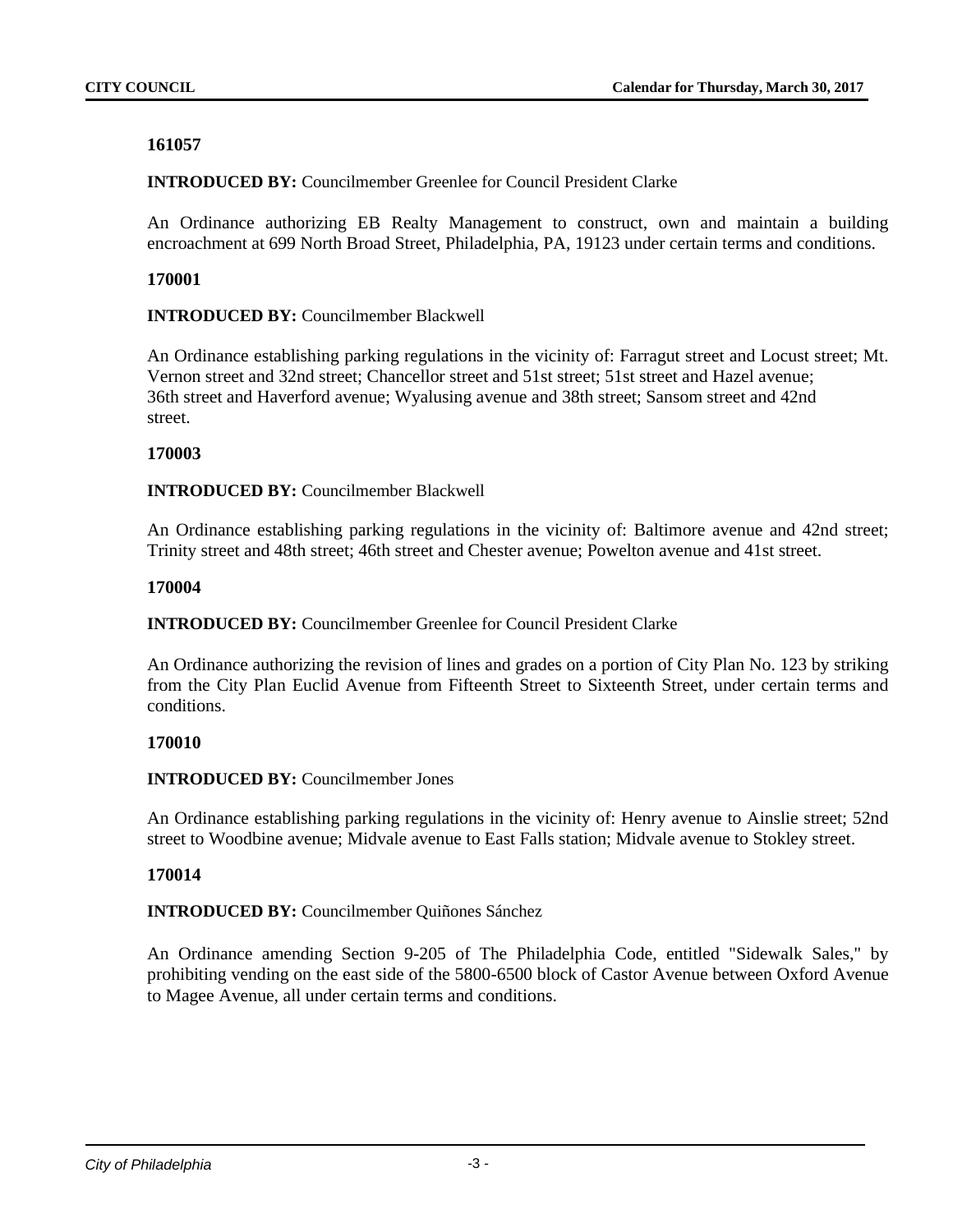**INTRODUCED BY:** Councilmember Squilla

An Ordinance authorizing Adam S. Harbin to construct, own and maintain various planter box encroachments at 339 North Broad Street, Philadelphia, PA, 19107, under certain terms and conditions.

#### **170020**

**INTRODUCED BY: Councilmember Bass** 

An Ordinance revising parking restrictions on Bethlehem Pike, east side, between Chestnut Hill Ave and Newton Street.

#### **170092**

**INTRODUCED BY:** Councilmember Squilla

An Ordinance authorizing Hy Goldberg, ("Owner") to construct, own and maintain a bench encroachment at 701 Sansom Street, Philadelphia, PA 19106 under certain terms and conditions.

#### **170093**

**INTRODUCED BY:** Councilmembers Oh and Squilla

An Ordinance amending Section 12-1131 of The Philadelphia Code, entitled "Electric Vehicle Parking," to impose a moratorium on new electric vehicle parking spaces, under certain terms and conditions.

## **170111**

**INTRODUCED BY:** Councilmember Quiñones Sánchez

An Ordinance authorizing acceptance of the dedication to the City of the bed of Westmoreland Street from a point approximately one-hundred ninety-seven feet west of Third Street to a point approximately sixty-six feet further westwardly therefrom and authorizing acceptance of the grant to the City of certain areas adjacent to the said Westmoreland Street as slope easements, under certain terms and conditions.

## **170112**

## **INTRODUCED BY:** Councilmember Squilla

An Ordinance amending Section 9-213 of The Philadelphia Code, entitled "Farmers' Markets," by adding a permissible location, all under certain terms and conditions.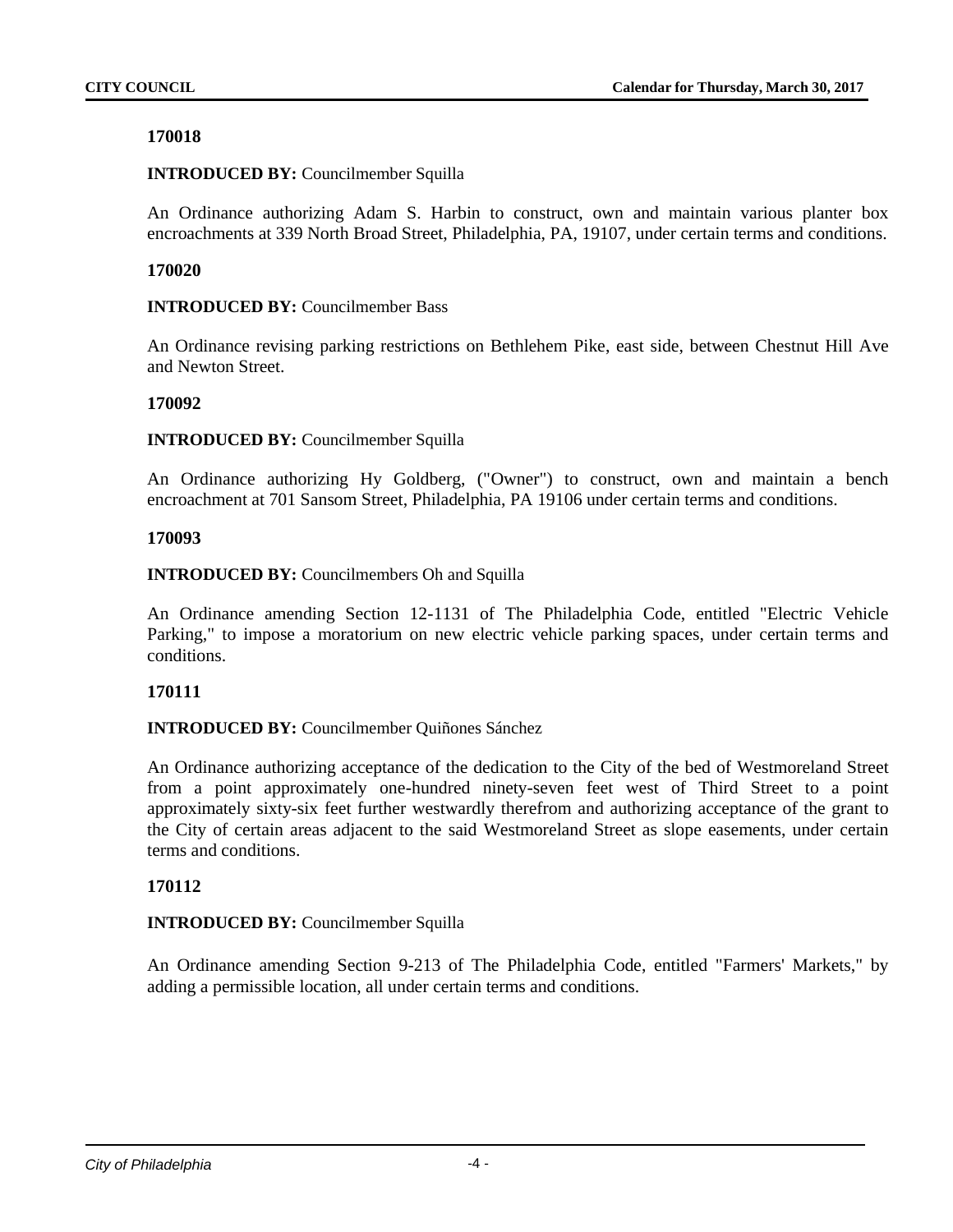## **INTRODUCED BY:** Councilmember Squilla

An Ordinance amending Section 9-204 of The Philadelphia Code, entitled "Sidewalk Vendors in Center City," by eliminating previously designated vendor locations in Center City; all under certain terms and conditions.

## **170193**

**INTRODUCED BY:** Councilmember Greenlee for Council President Clarke

An Ordinance authorizing Adam S. Harbin to construct, own and maintain various planter box encroachments at 332-334 North Broad Street, Philadelphia, PA, 19107, under certain terms and conditions.

## **170202**

**INTRODUCED BY:** Councilmember Henon

An Ordinance removing the parking lane and prohibiting stopping on the south side of Lewis Street, between Delaware Avenue and Richmond Street.

## **170091**

**INTRODUCED BY:** Councilmember Quiñones Sánchez for Council President Clarke

An Ordinance amending Title 4 of The Philadelphia Code, entitled "The Philadelphia Building Construction and Occupancy Code," by amending Subcode "A" ("The Philadelphia Administrative Code") and Subcode "B" ("The Philadelphia Building Code") to add and revise certain provisions relating to the demolition of buildings and structures, all under certain terms and conditions.

## **170164**

**INTRODUCED BY:** Councilmember Quiñones Sánchez

An Ordinance amending Chapter 9-200 of The Philadelphia Code (entitled "Commercial Activities on Streets"), by revising certain provisions relating to licenses and fees; all under certain terms and conditions.

## **170165**

## **INTRODUCED BY:** Councilmember Quiñones Sánchez

An Ordinance amending various provisions of The Philadelphia Code, including Chapter 6-300 (entitled "Food"), Title 9 (entitled "Regulation of Businesses, Trades and Professions"), Chapter 10- 700 (entitled "Refuse and Littering"), Chapter 11-500 (entitled "Paving"), and Chapter 19-600 (entitled "Amusement Tax"), to revise various provisions relating to fees; including for licenses and permits for food establishments, newspaper boxes, public parking lots, conducting amusements, handbill distribution and sidewalk paving; and to authorize revisions of various fees by regulation; all under certain terms and conditions.